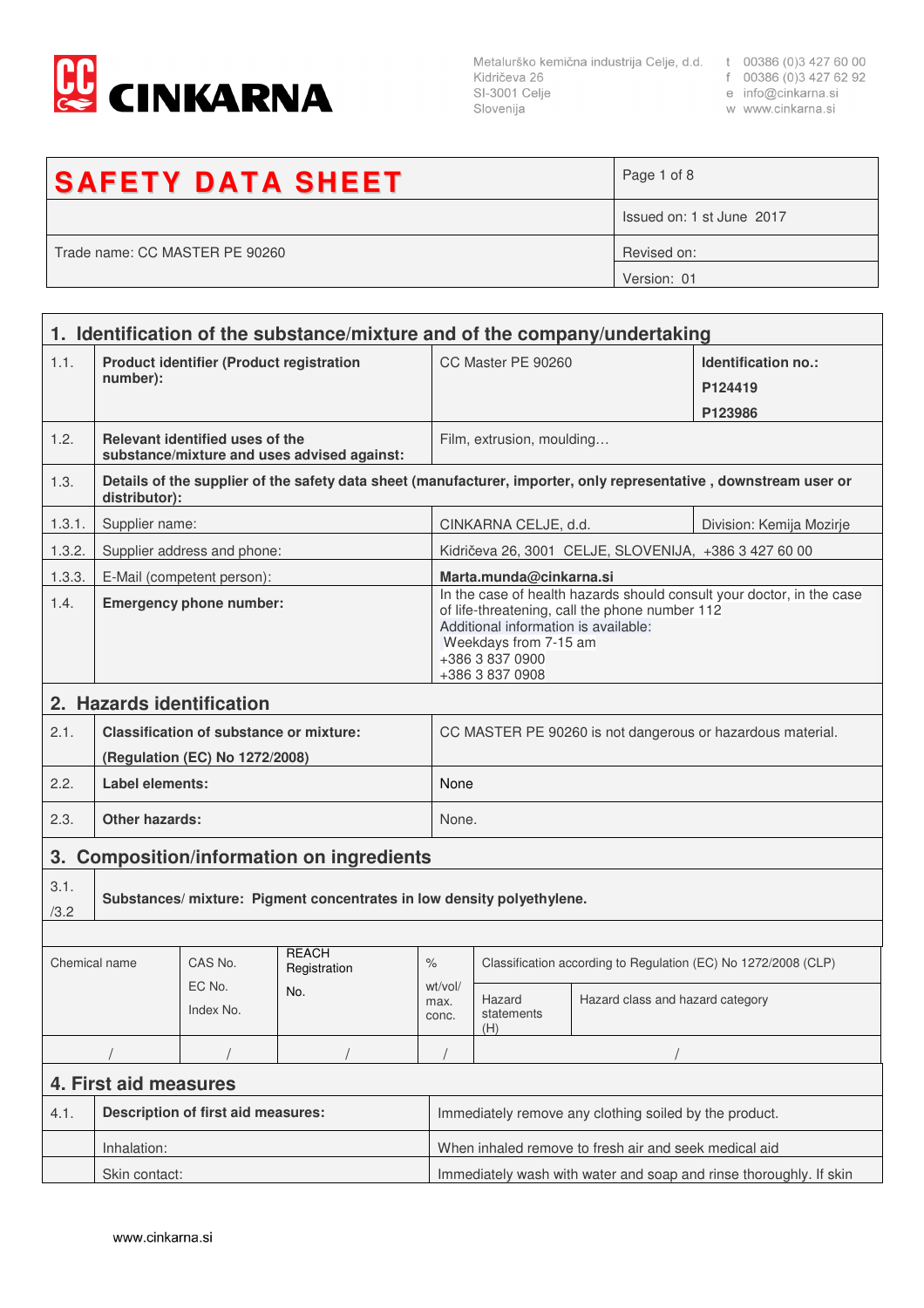Cinkarna Celje, SAFETY DATA SHEET **Page 2 of 8** Trade name: CC Master PE 90260

|        |                                                                                                | irritation continues, consult a doctor.                                                                                                 |
|--------|------------------------------------------------------------------------------------------------|-----------------------------------------------------------------------------------------------------------------------------------------|
|        | Eyes/mycosis contact:                                                                          | Rinse eyes under running water for several minutes. Keep the eyes<br>opened. If symptoms persist, seek medical advice.                  |
|        | Ingestion:                                                                                     | Rinse out the mouth and then drink plenty of water. If symptoms<br>persist, call for medical advice.                                    |
| 4.2    | Most important symptoms and effects, acute<br>and delayed:                                     | Not known.                                                                                                                              |
| 4.3.   | Indication of any immediate medical attention<br>and special treatment needed:                 | Toasted part of body cooling with cold water.                                                                                           |
|        | 5. Firefighting measures                                                                       |                                                                                                                                         |
| 5.1.   | <b>Extinguishing media</b>                                                                     |                                                                                                                                         |
|        | Appropriate media:                                                                             | $CO2$ , foam, water.                                                                                                                    |
|        | Inappropriate media:                                                                           | Strong water jet                                                                                                                        |
| 5.2.   | Specific hazards arising from the substance or<br>mixture:                                     | In case of fires, hazardous combustion gas is formed: CO and CO <sub>2</sub>                                                            |
| 5.3.   | <b>Advice for firefighters:</b>                                                                | Wear self-contained respiratory protective device. Wear fully                                                                           |
|        |                                                                                                | protective clothing.                                                                                                                    |
|        | 6. Accidental release measures                                                                 |                                                                                                                                         |
| 6.1.   | Personal precautions protective equipment and<br>emergency procedures                          | Usual precautions when handling the material.                                                                                           |
| 6.1.1. | For non-emergency persons:                                                                     | Prevent the transfer of material into surface water drainage system<br>and underground.                                                 |
| 6.1.2. | For emergency responders:                                                                      | No requirements.                                                                                                                        |
| 6.2.   | <b>Environmental precautions:</b>                                                              | Prevent the transfer of material into sewers and watercourses.                                                                          |
| 6.3.   | Methods and material for containment and<br>cleaning:                                          |                                                                                                                                         |
| 6.3.1. | Appropriate spillage retaining techniques (fencing,<br>covering drains, retaining procedures): | Collect spilled material in an appropriated container for disposal.<br>Deposit it based on regulation.                                  |
| 6.3.2. | Appropriate cleaning procedures                                                                |                                                                                                                                         |
|        | Neutralization techniques                                                                      | Not known.                                                                                                                              |
|        | Decontamination techniques                                                                     | Not known.                                                                                                                              |
|        | Absorbent materials                                                                            | Not known.                                                                                                                              |
|        | Cleaning techniques                                                                            | Use appropriate tools to put the spilled solid in an appropriate disposal<br>or recovery container. Reuse or recycle where possible.    |
|        | Sucking techniques                                                                             | Central vacuuming.                                                                                                                      |
|        | Required equipment for retaining /cleaning                                                     | Soil, sand, shovel.                                                                                                                     |
| 6.3.3. | Inappropriate cleaning or retaining techniques                                                 | Do not rinse with water.                                                                                                                |
| 6.4.   | Reference to other sections:                                                                   | For further disposal measures see chapter 13.                                                                                           |
|        | 7. Handling and storage                                                                        |                                                                                                                                         |
| 7.1.   | <b>Precautions for safe handling</b>                                                           |                                                                                                                                         |
| 7.1.1. | Recommendations shall be specified to:                                                         |                                                                                                                                         |
|        | Safe handing of substance or mixture:                                                          | Handle in contained and properly designed equipment system. Use<br>with adequate ventilation. Avoid ingestion and inhalation. Keep away |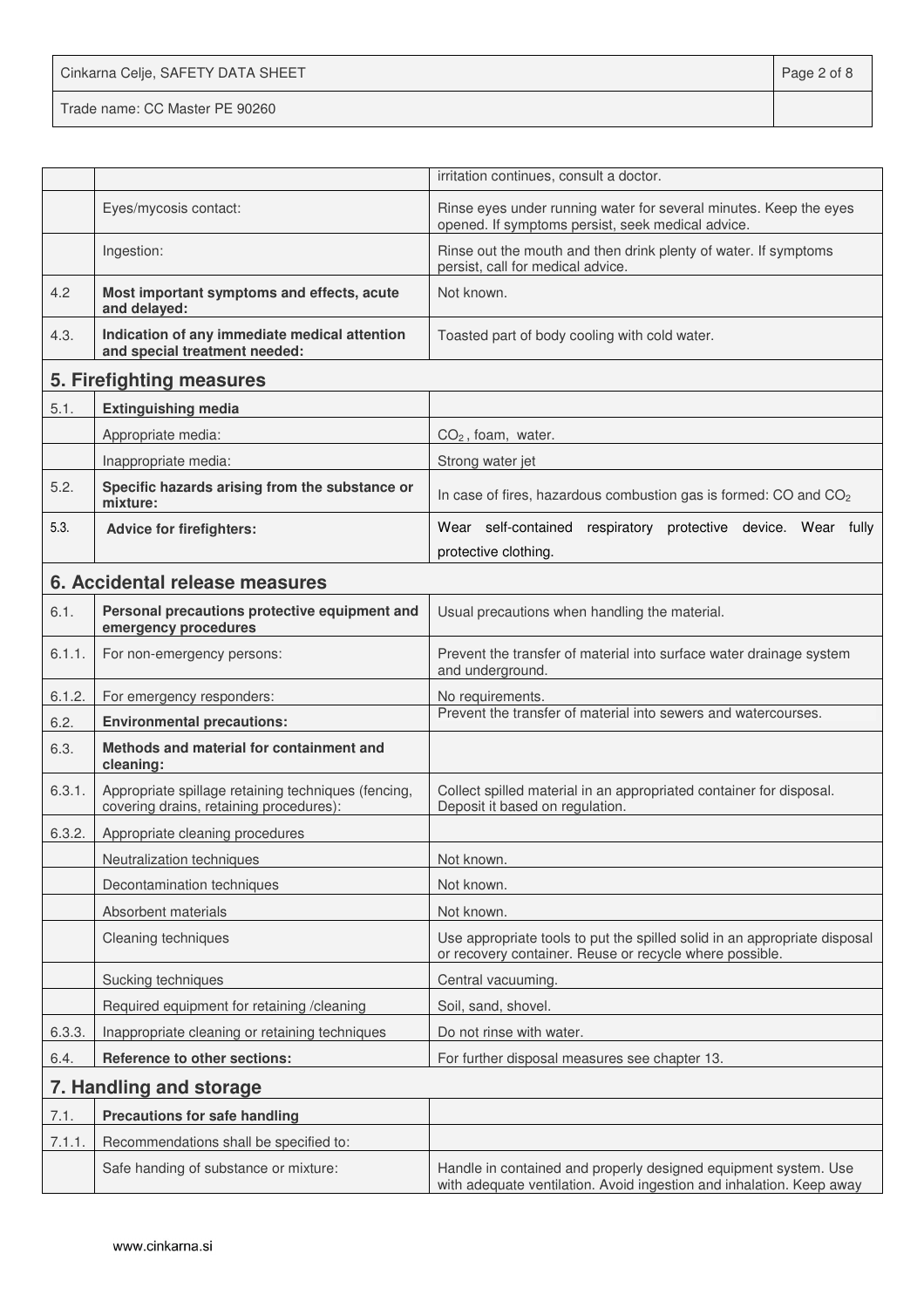Cinkarna Celje, SAFETY DATA SHEET **Page 3 of 8** 

Trade name: CC Master PE 90260

|        |                                                                                                                     | from uncontrolled heat and incompatible materials.                                                                                                                                               |
|--------|---------------------------------------------------------------------------------------------------------------------|--------------------------------------------------------------------------------------------------------------------------------------------------------------------------------------------------|
|        | Prevent handling of incompatible substances or<br>mixtures:                                                         | Lay attention to the warnings on the label.                                                                                                                                                      |
|        | Reduce the release of the substance or mixture to<br>the environment:                                               | Packaging should be tightly closed and upright to prevent leakage.                                                                                                                               |
| 7.1.2. | General working hygiene (prohibited eating,<br>drinking and smoking within working area; washing<br>hands $\dots$ ) | Immediately remove any clothing soiled by the product. Avoid contact<br>with skin and eyes. During processing and handling of the product,<br>don't eat and drink. Avoid inhalation of dust.     |
| 7.2.   | Conditions for safe storage, including any<br>incompatibilities                                                     |                                                                                                                                                                                                  |
|        | Management of risk associated with:                                                                                 | Ground all material handling and transfer equipment to dissipate built-<br>up of static electricity.                                                                                             |
|        | - explosive atmospheres:                                                                                            | Every effort should be made to prevent the accumulation of powders<br>or fine dusts around material handling systems. ZAccumulated<br>powders or fine dusts may form explosive air-dust mixture. |
|        | - corrosive substances:                                                                                             | Keep away from food, drink and the strong oxidizers.                                                                                                                                             |
|        | - incompatible substances or mixtures:                                                                              | The premises must be adequately ventilated.                                                                                                                                                      |
|        | - evaporation substances:                                                                                           | Keep from sources of ignition, heat and open flame.                                                                                                                                              |
|        | - potential ignition sources:                                                                                       | Precautions against electrostatic electricity, the use of grounded<br>equipment.                                                                                                                 |
|        | How to control the effects of                                                                                       |                                                                                                                                                                                                  |
|        | - weather conditions:                                                                                               | Store in a dry place.                                                                                                                                                                            |
|        | - ambient pressure:                                                                                                 | There are no requirements.                                                                                                                                                                       |
|        | - temperature:                                                                                                      | Do not store above 25 °C.                                                                                                                                                                        |
|        | - sunlight:                                                                                                         | Keep away from heat and direct sunlight.                                                                                                                                                         |
|        | - humidity:                                                                                                         | Store the product in dry and cold place. Keep away from heat, direct<br>sunlight and moisture. Keep in well-closed packaging.                                                                    |
|        | - vibrations:                                                                                                       | There are no requirements.                                                                                                                                                                       |
|        | Securing integrity of substance or mixture by use<br>of:                                                            |                                                                                                                                                                                                  |
|        | stabilisers:                                                                                                        | There are no requirements.                                                                                                                                                                       |
|        | - antioxidants:                                                                                                     | There are no requirements.                                                                                                                                                                       |
|        | Other advice including:                                                                                             |                                                                                                                                                                                                  |
|        | - ventilation requirements;                                                                                         | Facilities must be adequately ventilated.                                                                                                                                                        |
|        | - specific designs for storage rooms or vessels<br>(including retention walls and ventilation):                     | No special measures required.                                                                                                                                                                    |
|        | - quantity limitations regarding storage conditions:                                                                | No special measures required.                                                                                                                                                                    |
|        | - packaging compatibility:                                                                                          | No special measures required.                                                                                                                                                                    |
| 7.3.   | Specific end use(s):                                                                                                | Colouring of polyethylene products.                                                                                                                                                              |
|        | 8. Exposure control/ personal protection                                                                            |                                                                                                                                                                                                  |
| 8.1.   | <b>Control parameters</b>                                                                                           |                                                                                                                                                                                                  |
| 8.1.1. | Limit values (MV):                                                                                                  |                                                                                                                                                                                                  |
|        | <b>DNEL</b>                                                                                                         | Titanium dioxide: 10 mg/m <sup>3</sup>                                                                                                                                                           |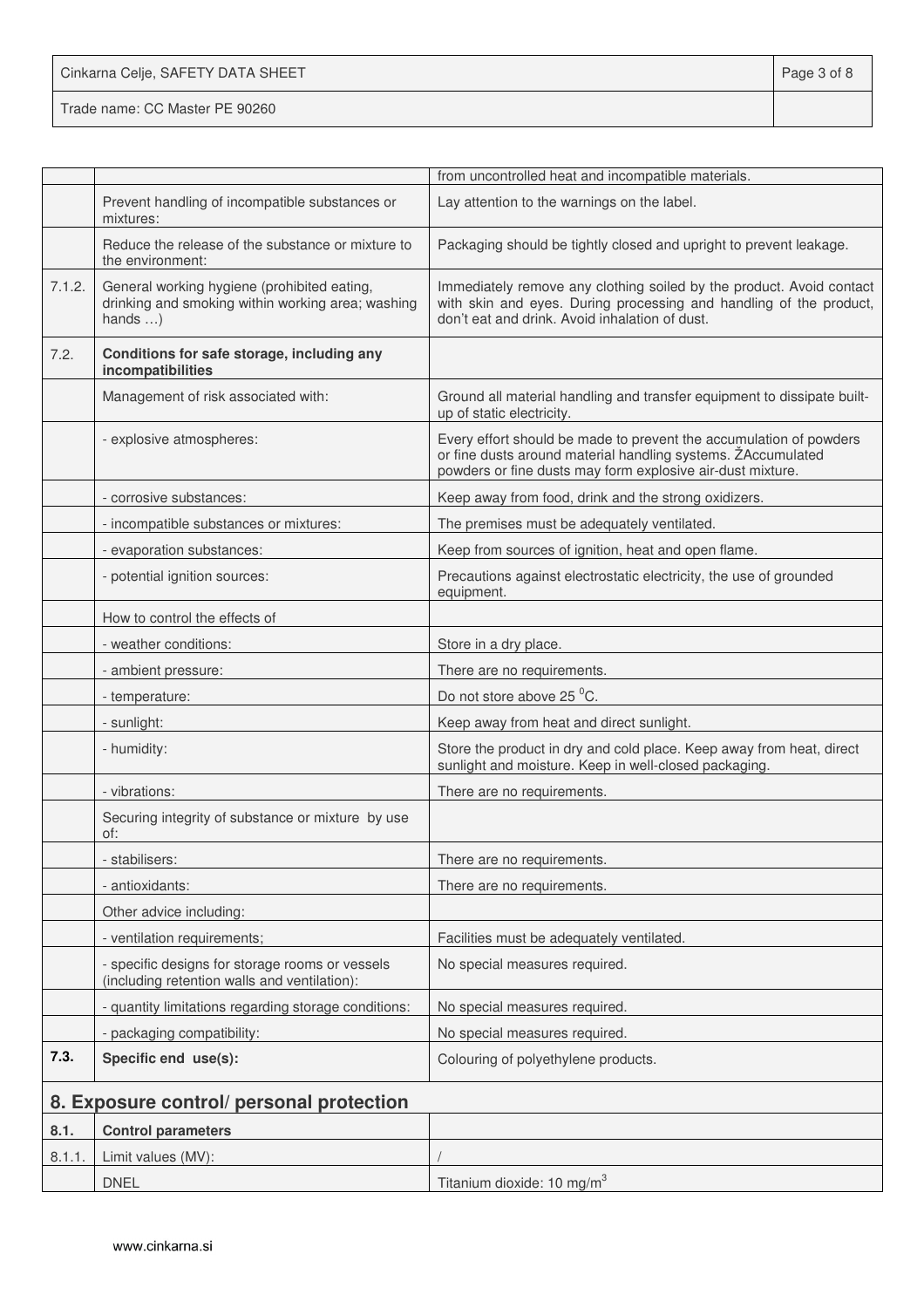Cinkarna Celje, SAFETY DATA SHEET **Page 4 of 8** 

Trade name: CC Master PE 90260

|        | <b>PNEC</b>                                                                                           | Titanium dioxide:                                                                                                                                                                                                                                                                                                                                                                                                                                                                   |  |  |
|--------|-------------------------------------------------------------------------------------------------------|-------------------------------------------------------------------------------------------------------------------------------------------------------------------------------------------------------------------------------------------------------------------------------------------------------------------------------------------------------------------------------------------------------------------------------------------------------------------------------------|--|--|
|        |                                                                                                       | Freshwater: $> 0,127$ mg/l                                                                                                                                                                                                                                                                                                                                                                                                                                                          |  |  |
|        |                                                                                                       | Freshwater deposits: > 1000 mg/kg                                                                                                                                                                                                                                                                                                                                                                                                                                                   |  |  |
|        |                                                                                                       | Sea water: $> 0.62$ mg/l                                                                                                                                                                                                                                                                                                                                                                                                                                                            |  |  |
|        |                                                                                                       | Sea water deposits: > 100 mg/kg                                                                                                                                                                                                                                                                                                                                                                                                                                                     |  |  |
|        |                                                                                                       | Soil: > 100 mg/kg                                                                                                                                                                                                                                                                                                                                                                                                                                                                   |  |  |
|        |                                                                                                       | Wastewater treatment plant: > 100 mg/kg                                                                                                                                                                                                                                                                                                                                                                                                                                             |  |  |
| 8.2.   | <b>Exposure control</b>                                                                               |                                                                                                                                                                                                                                                                                                                                                                                                                                                                                     |  |  |
| 8.2.1. | Appropriate engineering controls:                                                                     | Ventilation on the work place.                                                                                                                                                                                                                                                                                                                                                                                                                                                      |  |  |
| 8.2.2. | Personal protective equipment:                                                                        |                                                                                                                                                                                                                                                                                                                                                                                                                                                                                     |  |  |
|        | - respiratory protection:                                                                             | If engineering controls and ventilation are not sufficient to prevent<br>built-up of aerosols, vapours or dusts, appropriate NIOSH approved<br>air-purifying respirators or self-contained breathing apparatus<br>appropriate for exposure potential should be used. Air-supplied<br>breathing apparatus must be used when oxygen concentrations are<br>low or if airborne concentrations exceed the limits of the air-purifyng<br>respirators. Dust musk, SIST EN 140:1999/AC:2000 |  |  |
|        | - skin protection:                                                                                    | Protective clothing, SIST EN ISO 13688:2013                                                                                                                                                                                                                                                                                                                                                                                                                                         |  |  |
|        | - hand protection:                                                                                    | Wear thermal insulating gloves whenever molten material is present.<br>SIST EN 374-3:2003/AC:2006                                                                                                                                                                                                                                                                                                                                                                                   |  |  |
|        | - eye/face protection:                                                                                | Safety goggles, SIST EN 166:2002                                                                                                                                                                                                                                                                                                                                                                                                                                                    |  |  |
|        | - heat radiation protection:                                                                          | Gloves, SIST EN 407:2004                                                                                                                                                                                                                                                                                                                                                                                                                                                            |  |  |
|        | Other:                                                                                                | Before eating, drinking, or smoking, wash face and hands thoroughly<br>with soap and water.                                                                                                                                                                                                                                                                                                                                                                                         |  |  |
| 8.2.3. | Environment exposure control:                                                                         | Do not allow product to reach ground water, water bodies or sewage<br>system.                                                                                                                                                                                                                                                                                                                                                                                                       |  |  |
|        | 9. Physical and chemical properties                                                                   |                                                                                                                                                                                                                                                                                                                                                                                                                                                                                     |  |  |
| 9.1.   | Information on basic physical and chemical<br>properties:                                             |                                                                                                                                                                                                                                                                                                                                                                                                                                                                                     |  |  |
|        | - appearance                                                                                          | Solid, pellets                                                                                                                                                                                                                                                                                                                                                                                                                                                                      |  |  |
|        | - color                                                                                               | White                                                                                                                                                                                                                                                                                                                                                                                                                                                                               |  |  |
|        | - odor:                                                                                               | Odorles                                                                                                                                                                                                                                                                                                                                                                                                                                                                             |  |  |
|        | Upper/lower flammability or explosive limit:                                                          | N.a.                                                                                                                                                                                                                                                                                                                                                                                                                                                                                |  |  |
|        | Relative density:                                                                                     | 1,60 – 1,70 g/m <sup>3</sup> at 20 <sup>o</sup> C                                                                                                                                                                                                                                                                                                                                                                                                                                   |  |  |
|        | Solubility:                                                                                           | Insoluble in water                                                                                                                                                                                                                                                                                                                                                                                                                                                                  |  |  |
| 9.2.   | Other information:                                                                                    | N.a.                                                                                                                                                                                                                                                                                                                                                                                                                                                                                |  |  |
|        | 10. Stability and reactivity                                                                          |                                                                                                                                                                                                                                                                                                                                                                                                                                                                                     |  |  |
| 10.1.  | <b>Reactivity:</b>                                                                                    | Stable and not reactive.                                                                                                                                                                                                                                                                                                                                                                                                                                                            |  |  |
| 10.2.  | <b>Chemical stability:</b>                                                                            | Under normal conditions the products is stable.                                                                                                                                                                                                                                                                                                                                                                                                                                     |  |  |
| 10.3.  | This product is stable under normal use conditions for shock,<br><b>Possible hazardous reactions:</b> |                                                                                                                                                                                                                                                                                                                                                                                                                                                                                     |  |  |
|        |                                                                                                       | vibration, pressure or temperature.                                                                                                                                                                                                                                                                                                                                                                                                                                                 |  |  |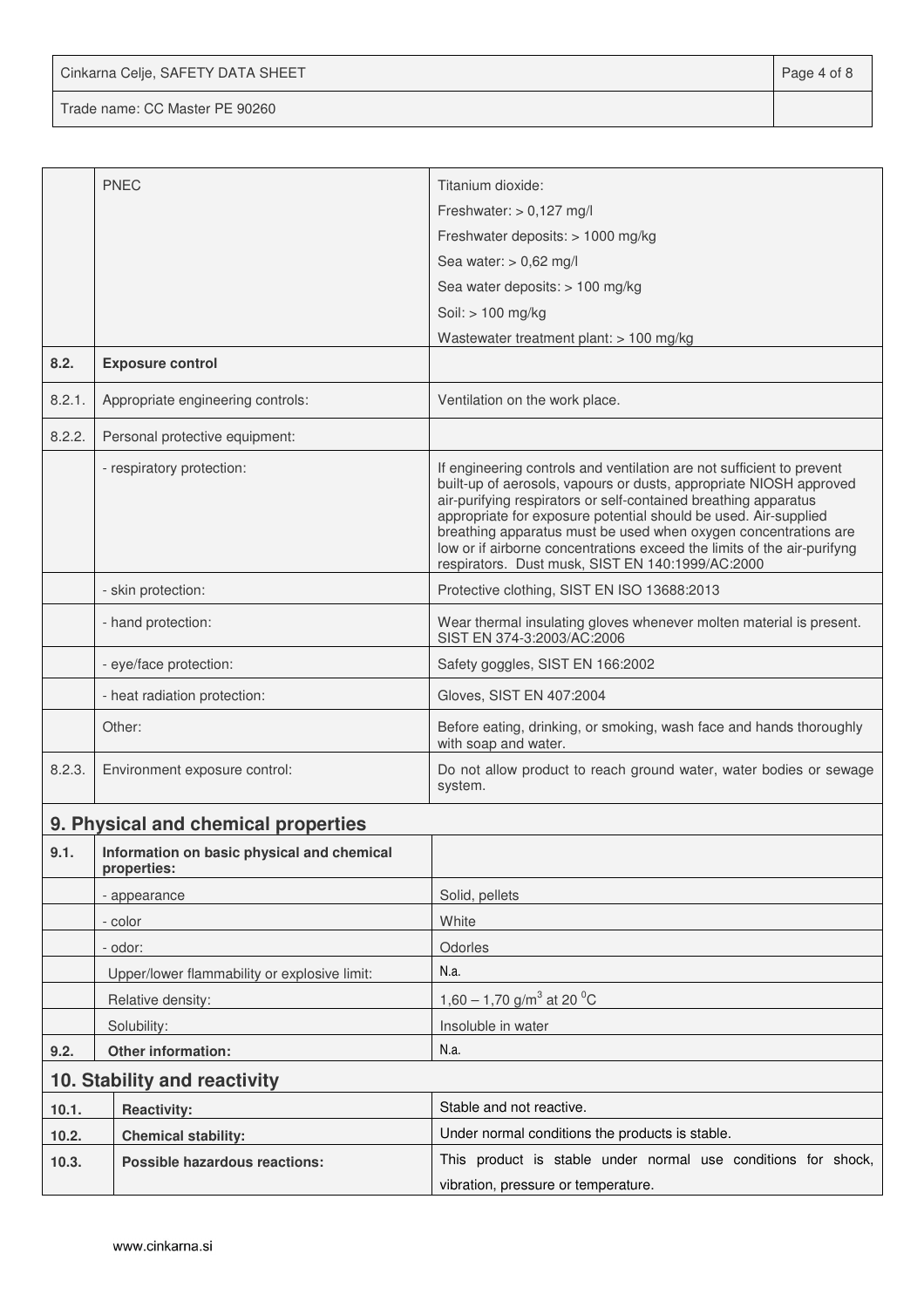Cinkarna Celje, SAFETY DATA SHEET **Page 5 of 8** 

Trade name: CC Master PE 90260

| 10.4. | <b>Conditions to avoid:</b>              | Avoid contact with flames or sparks. Do not heat temperatures<br>exceeding 350 °C.                                                                                                                                                                                                                                                                                                                                                                                                                                                                                                                                                                                                                                                                    |
|-------|------------------------------------------|-------------------------------------------------------------------------------------------------------------------------------------------------------------------------------------------------------------------------------------------------------------------------------------------------------------------------------------------------------------------------------------------------------------------------------------------------------------------------------------------------------------------------------------------------------------------------------------------------------------------------------------------------------------------------------------------------------------------------------------------------------|
| 10.5. | Incompatible materials:                  | Acid, alkali and oxidants.                                                                                                                                                                                                                                                                                                                                                                                                                                                                                                                                                                                                                                                                                                                            |
| 10.6. | <b>Hazardous decomposition products:</b> | Dust may from an explosive mixture with air, ignited by sparks<br>or source of ignition.                                                                                                                                                                                                                                                                                                                                                                                                                                                                                                                                                                                                                                                              |
|       | 11. Toxicological data                   |                                                                                                                                                                                                                                                                                                                                                                                                                                                                                                                                                                                                                                                                                                                                                       |
| 11.1. | Information on toxicological effects     |                                                                                                                                                                                                                                                                                                                                                                                                                                                                                                                                                                                                                                                                                                                                                       |
|       | - Acute toxicity:                        | Titanium dioxide:<br>Acute oral toxicity: LD 50/rat > 5000 mg/kg<br>Acute oral toxicity by inhalation: LD 50/4h rat > 6,82 mg/l                                                                                                                                                                                                                                                                                                                                                                                                                                                                                                                                                                                                                       |
|       | - skin corrosion/irritation:             | N.a.                                                                                                                                                                                                                                                                                                                                                                                                                                                                                                                                                                                                                                                                                                                                                  |
|       | - Serious eye damage/irritation:         | N.a.                                                                                                                                                                                                                                                                                                                                                                                                                                                                                                                                                                                                                                                                                                                                                  |
|       | - respiratory or skin sensitisation:     | May cause allergic reaction                                                                                                                                                                                                                                                                                                                                                                                                                                                                                                                                                                                                                                                                                                                           |
|       | - germ cell mutagenicity:                | N.a.                                                                                                                                                                                                                                                                                                                                                                                                                                                                                                                                                                                                                                                                                                                                                  |
|       | - Carcinogenicity:                       | In February 2006 the IARC came to the conclusion that there are not<br>enough evidence that titanium dioxide has carcinogenic effects in<br>humans. However, based on experiments in rats (inhalation), the IARC<br>notes that there is enough proof for carcinogenicity in the studied<br>animals (rats). General conclusion of the IARC is that Titanium<br>dioxide is "possibly carcinogen" to humans (class 2B).<br>This conclusion is based on the IARC rules that require the<br>identification of carcinogenicity be made by confirming the results<br>regarding the formation of tumours and performing two or more<br>independent researches in one living species in different laboratories<br>or on separate occasions by various methods. |
|       | - Toxicity for reproduction:             | It is not toxic for reproduction.                                                                                                                                                                                                                                                                                                                                                                                                                                                                                                                                                                                                                                                                                                                     |
|       | - STOT - single exposure:                | N.a.                                                                                                                                                                                                                                                                                                                                                                                                                                                                                                                                                                                                                                                                                                                                                  |
|       | - STOT - repeated exposure:              | N.a.                                                                                                                                                                                                                                                                                                                                                                                                                                                                                                                                                                                                                                                                                                                                                  |
|       | - Inhalation hazards:                    | N.a.                                                                                                                                                                                                                                                                                                                                                                                                                                                                                                                                                                                                                                                                                                                                                  |
|       | 12. Ecological information               |                                                                                                                                                                                                                                                                                                                                                                                                                                                                                                                                                                                                                                                                                                                                                       |
| 12.1. | <b>Toxicity:</b>                         | Titanium dioxide:<br>Toxicity for fish:<br>LC <sub>50</sub> / 96 h / Pimephales promelas (fathead minnow): > 1000 mg/l<br>Toxicity for aquatic organisms:<br>EC <sub>50</sub> / 72 h / Pseudokirchneriella subcapitata (green algae): 61 mg/l<br>Toxicity for aquatic invertebrates:<br>EC <sub>50</sub> / 48 h / Daphnia magna (water flea): > 1000 mg/l                                                                                                                                                                                                                                                                                                                                                                                             |
| 12.2. | Persistence and degradability:           | The product is bio non-degradable and insoluble in water.                                                                                                                                                                                                                                                                                                                                                                                                                                                                                                                                                                                                                                                                                             |
| 12.3. | <b>Accumulation in organisms:</b>        | The product does not accumulate in organisms.                                                                                                                                                                                                                                                                                                                                                                                                                                                                                                                                                                                                                                                                                                         |
| 12.4. | <b>Mobility in soil:</b>                 | N.a.                                                                                                                                                                                                                                                                                                                                                                                                                                                                                                                                                                                                                                                                                                                                                  |
| 12.5. | PBT and vPvB assessment results:         | Unclassified substance PBT/ Unclassified substance vPvB.                                                                                                                                                                                                                                                                                                                                                                                                                                                                                                                                                                                                                                                                                              |
| 12.6. | <b>Other adversative effects:</b>        | Do not allow product to reach ground water, water bodies or sewage<br>system.                                                                                                                                                                                                                                                                                                                                                                                                                                                                                                                                                                                                                                                                         |
|       | 13. Disposal considerations              |                                                                                                                                                                                                                                                                                                                                                                                                                                                                                                                                                                                                                                                                                                                                                       |
| 13.1. | Waste treatment methods:                 | Remove in accordance with local regulations<br>Classification No. 07 02 13waste plastic                                                                                                                                                                                                                                                                                                                                                                                                                                                                                                                                                                                                                                                               |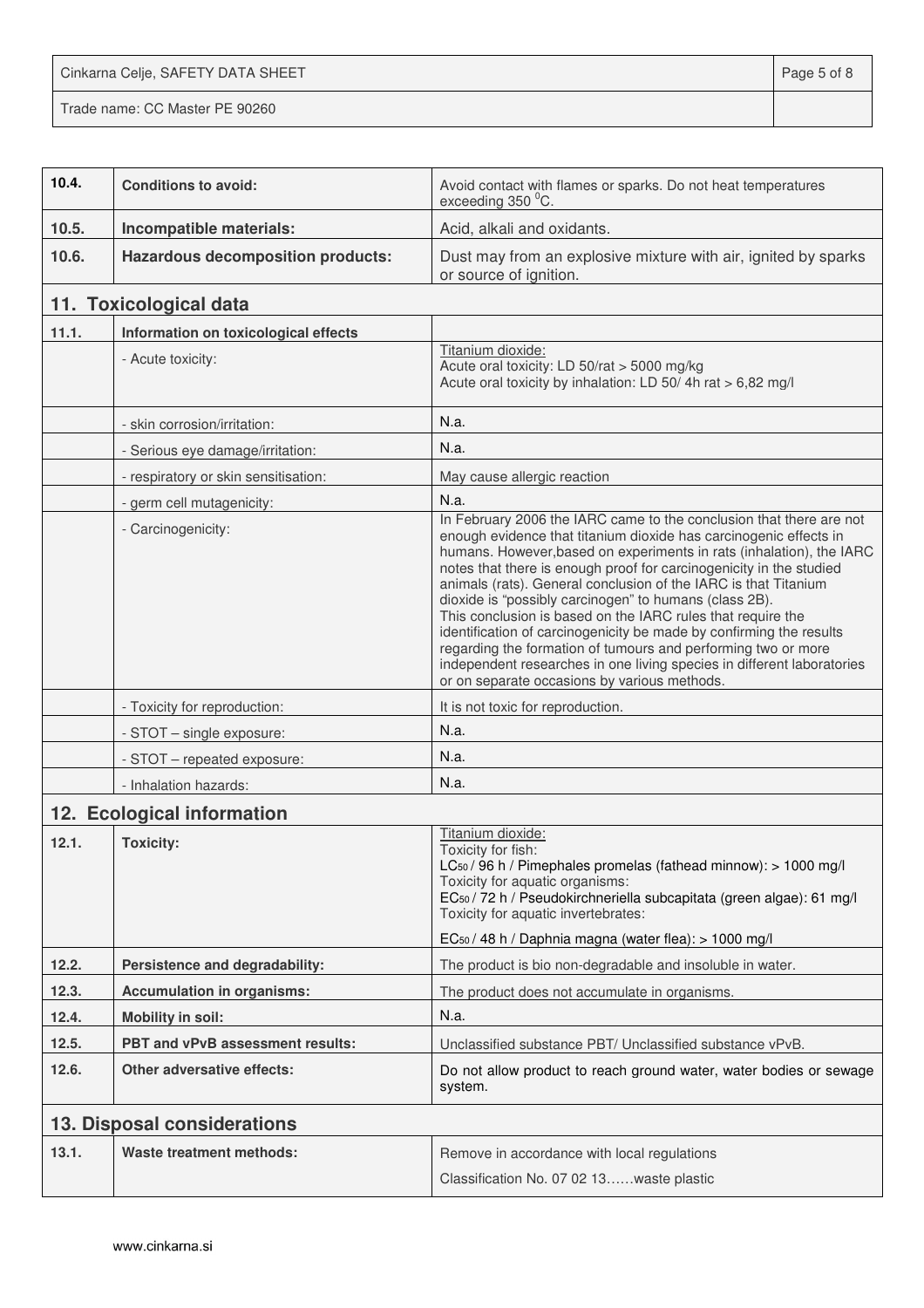Cinkarna Celje, SAFETY DATA SHEET **Page 6 of 8** and 2011 12 and 2012 12 and 2012 12 and 2012 12 and 2012 12 and 201 Trade name: CC Master PE 90260

|        | 14. Transport information                                                                                                                                                                                  |                                                                                                                                                                                                                                                                         |
|--------|------------------------------------------------------------------------------------------------------------------------------------------------------------------------------------------------------------|-------------------------------------------------------------------------------------------------------------------------------------------------------------------------------------------------------------------------------------------------------------------------|
|        | ADR, RID, AND, IMDG, ICAO-TI/IATA-DGR                                                                                                                                                                      |                                                                                                                                                                                                                                                                         |
| 14.1.  | <b>UN</b> number:                                                                                                                                                                                          |                                                                                                                                                                                                                                                                         |
| 14.2.  | UN proper shipping (technical name if<br>required):                                                                                                                                                        |                                                                                                                                                                                                                                                                         |
| 14.3   | <b>Transport hazard class:</b>                                                                                                                                                                             |                                                                                                                                                                                                                                                                         |
| 14.4.  | Packaging group:                                                                                                                                                                                           |                                                                                                                                                                                                                                                                         |
| 14.5.  | <b>Hazard to environment:</b>                                                                                                                                                                              |                                                                                                                                                                                                                                                                         |
| 14.6.  | Special precautions for user:                                                                                                                                                                              |                                                                                                                                                                                                                                                                         |
| 14.7.  | Bulk transport by MARPOL 73/78 Annex II<br>and IBC Code:                                                                                                                                                   |                                                                                                                                                                                                                                                                         |
| 14.8.  | <b>Tunnel code:</b>                                                                                                                                                                                        |                                                                                                                                                                                                                                                                         |
| 14.9.  | <b>Classification code:</b>                                                                                                                                                                                |                                                                                                                                                                                                                                                                         |
| 14.10. | <b>Hazard label:</b>                                                                                                                                                                                       |                                                                                                                                                                                                                                                                         |
|        | 15. Regulatory information                                                                                                                                                                                 |                                                                                                                                                                                                                                                                         |
| 15.1.  | Rules and regulations regarding health,<br>safety, and environmental hazard specific to<br>the substance or mixture:                                                                                       | Law of chemicals and regulation of classification, packaging and<br>labelling of hazard material and preparation.                                                                                                                                                       |
| 15.2.  | <b>Chemical safety assessment:</b>                                                                                                                                                                         | Chemical safety assessment was not made.                                                                                                                                                                                                                                |
|        | 16. Other information                                                                                                                                                                                      |                                                                                                                                                                                                                                                                         |
|        | Amendments made in the revised edition:                                                                                                                                                                    |                                                                                                                                                                                                                                                                         |
|        | List of relevant R phrases, hazard statements,<br>safety phrases and/or precautionary statements.<br>Write out the full text of any statement which are<br>not written out in full under Sections 2 to 15: |                                                                                                                                                                                                                                                                         |
|        | Training of personnel:                                                                                                                                                                                     | In accordance with technical instruction.                                                                                                                                                                                                                               |
|        | Sources:                                                                                                                                                                                                   | The data given here are based on current knowledge and experience.<br>The purpose of this Material Safety Data Sheet is to describe the<br>product in terms of its safety requirements. The data do not signify<br>any warranty with regard to the products properties. |
|        |                                                                                                                                                                                                            | Chemicals Act (Zkem-UPB1) Official Gazette of RS No.<br>$\bullet$<br>110/2003, as amended (Official Gazette of RS, No. 16/2008 9/<br>$2011$ ).                                                                                                                          |
|        |                                                                                                                                                                                                            | Act on occupational safety and health (ZVZD-1) Official Gazette<br>$\bullet$<br>of RS, No. 43/2011.                                                                                                                                                                     |
|        |                                                                                                                                                                                                            | Rules on the protection of workers from risks related to chemical<br>$\bullet$<br>agents at work (Official Gazette of RS, No. 100/2001, as<br>amended (Official Gazette of RS, No. 39/2005, 53/2007,<br>$102/2010$ ).                                                   |
|        |                                                                                                                                                                                                            | Regulation on the classification, packaging and labeling of<br>$\bullet$<br>dangerous preparations (Official Gazette of RS No. 67/2005, as<br>amended (Official Gazette of RS, no. 137/2006, 70/2008 and<br>88/2008, 126/2008, 81/2009).                                |
|        |                                                                                                                                                                                                            | Rules on reporting (Official Gazette of RS, No. 35/2011), as                                                                                                                                                                                                            |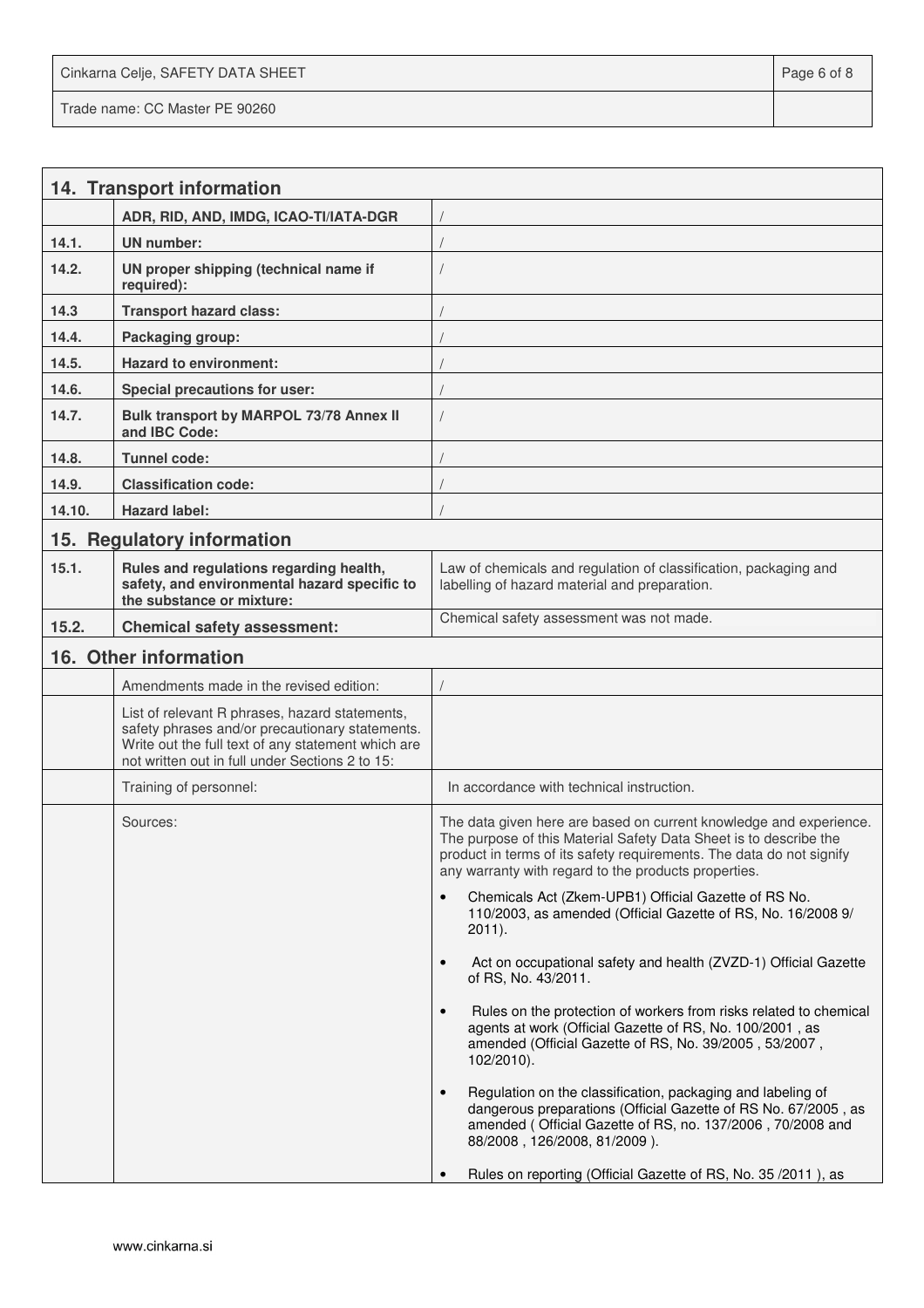| Cinkarna Celje, SAFETY DATA SHEET | Page 7 of 8 |
|-----------------------------------|-------------|
| Trade name: CC Master PE 90260    |             |

|  |                                              |                        | amended (Official Gazette RS, No. 49/2013).                                                                                                                                                                                                                                                                                                                                                                                                                                                                                                                                                                                                                                                                                                                                                                                                                                                          |
|--|----------------------------------------------|------------------------|------------------------------------------------------------------------------------------------------------------------------------------------------------------------------------------------------------------------------------------------------------------------------------------------------------------------------------------------------------------------------------------------------------------------------------------------------------------------------------------------------------------------------------------------------------------------------------------------------------------------------------------------------------------------------------------------------------------------------------------------------------------------------------------------------------------------------------------------------------------------------------------------------|
|  |                                              | $\bullet$              | Regulation on the management of packaging and packaging<br>waste (Official Gazette RS, no. 84/2006).                                                                                                                                                                                                                                                                                                                                                                                                                                                                                                                                                                                                                                                                                                                                                                                                 |
|  |                                              | $\bullet$<br>34/2008). | Ordinance on Waste Management (Official Gazette of RS, No.                                                                                                                                                                                                                                                                                                                                                                                                                                                                                                                                                                                                                                                                                                                                                                                                                                           |
|  |                                              | $\bullet$<br>$\bullet$ | Regulation (EC) no. 1907/2006 of the European Parliament and<br>of the Council concerning the Registration, Evaluation,<br>Authorisation and Restriction of Chemicals (REACH),<br>establishing a European Chemicals Agency, amending Directive<br>1999/45/EC and repealing Council Regulation (EEC) No. 793/93<br>and Commission Regulation (EC) no. 1488/94 and Council<br>Directive 76/769/EEC and Commission Directives 91/155/EEC,<br>93/67/EEC, 93/105/EEC and 2000/21/EC, as amended (OJ EU<br>No. 453 /2010, 348/2013).<br>Regulation (EC) no. 1272/2008 of the European Parliament and<br>of the Council on classification, labeling and packaging of<br>substances and mixtures, amending and repealing Directives<br>67/548/EEC, 1999/45 / EC and amending Regulation (EC) no.<br>1907/2006, as amended (Official Gazette of RS, No. 790/2009<br>286/2011, 618/2012, 0487/2013, 758/2013). |
|  |                                              | $\bullet$              | Publication of titles and references of harmonised standards<br>under Union harmonisation legislation (2013/C 186/01).                                                                                                                                                                                                                                                                                                                                                                                                                                                                                                                                                                                                                                                                                                                                                                               |
|  | A key or legend to abbreviation and acronyms | ADI-                   | Acceptable Daily Intake                                                                                                                                                                                                                                                                                                                                                                                                                                                                                                                                                                                                                                                                                                                                                                                                                                                                              |
|  | used in the safety data sheet:               | ADN -                  | European Agreement concerning the International                                                                                                                                                                                                                                                                                                                                                                                                                                                                                                                                                                                                                                                                                                                                                                                                                                                      |
|  |                                              |                        | Carriage of Dangerous Goods by Inland Waterways                                                                                                                                                                                                                                                                                                                                                                                                                                                                                                                                                                                                                                                                                                                                                                                                                                                      |
|  |                                              | CLP-                   | Regulation (EC) No 1272/2008 on classification,                                                                                                                                                                                                                                                                                                                                                                                                                                                                                                                                                                                                                                                                                                                                                                                                                                                      |
|  |                                              |                        | packaging and labelling of substances and mixtures                                                                                                                                                                                                                                                                                                                                                                                                                                                                                                                                                                                                                                                                                                                                                                                                                                                   |
|  |                                              | PNEC -                 | <b>Predicted No Effect Concentration</b>                                                                                                                                                                                                                                                                                                                                                                                                                                                                                                                                                                                                                                                                                                                                                                                                                                                             |
|  |                                              | DNEL -                 | Derived No Effect Level                                                                                                                                                                                                                                                                                                                                                                                                                                                                                                                                                                                                                                                                                                                                                                                                                                                                              |
|  |                                              | STOT-                  | Specific target organ toxicity                                                                                                                                                                                                                                                                                                                                                                                                                                                                                                                                                                                                                                                                                                                                                                                                                                                                       |
|  |                                              | ADR-                   | European Agreement concerning the International                                                                                                                                                                                                                                                                                                                                                                                                                                                                                                                                                                                                                                                                                                                                                                                                                                                      |
|  |                                              |                        | Carriage of Dangerous Goods by Road                                                                                                                                                                                                                                                                                                                                                                                                                                                                                                                                                                                                                                                                                                                                                                                                                                                                  |
|  |                                              | CAS -                  | <b>Chemical Abstract Services</b>                                                                                                                                                                                                                                                                                                                                                                                                                                                                                                                                                                                                                                                                                                                                                                                                                                                                    |
|  |                                              | EINECS -               | European Inventory of Existing Commercial Chemical                                                                                                                                                                                                                                                                                                                                                                                                                                                                                                                                                                                                                                                                                                                                                                                                                                                   |
|  |                                              | GHS-                   | Substances<br>Globally Harmonised System of Classification and<br>Labelling of Chemicals                                                                                                                                                                                                                                                                                                                                                                                                                                                                                                                                                                                                                                                                                                                                                                                                             |
|  |                                              | REACH-                 | Registration, Evaluation, Authorisation and Restriction of                                                                                                                                                                                                                                                                                                                                                                                                                                                                                                                                                                                                                                                                                                                                                                                                                                           |
|  |                                              |                        | Chemicals                                                                                                                                                                                                                                                                                                                                                                                                                                                                                                                                                                                                                                                                                                                                                                                                                                                                                            |
|  |                                              | ICAO-TI -              | International Civil Aviation Organisation - Technical                                                                                                                                                                                                                                                                                                                                                                                                                                                                                                                                                                                                                                                                                                                                                                                                                                                |
|  |                                              |                        | Instructions                                                                                                                                                                                                                                                                                                                                                                                                                                                                                                                                                                                                                                                                                                                                                                                                                                                                                         |
|  |                                              | IMDG -                 | Code International Maritime Dangerous Goods Code                                                                                                                                                                                                                                                                                                                                                                                                                                                                                                                                                                                                                                                                                                                                                                                                                                                     |
|  |                                              | IATA -                 | International Air Transport Association                                                                                                                                                                                                                                                                                                                                                                                                                                                                                                                                                                                                                                                                                                                                                                                                                                                              |
|  |                                              | ISO-                   | International Organization For Standardization                                                                                                                                                                                                                                                                                                                                                                                                                                                                                                                                                                                                                                                                                                                                                                                                                                                       |
|  |                                              | AOEL -                 | Acceptable Operator Exposure Level                                                                                                                                                                                                                                                                                                                                                                                                                                                                                                                                                                                                                                                                                                                                                                                                                                                                   |
|  |                                              |                        | NOAEL No - Observed Adverse Effect Level                                                                                                                                                                                                                                                                                                                                                                                                                                                                                                                                                                                                                                                                                                                                                                                                                                                             |